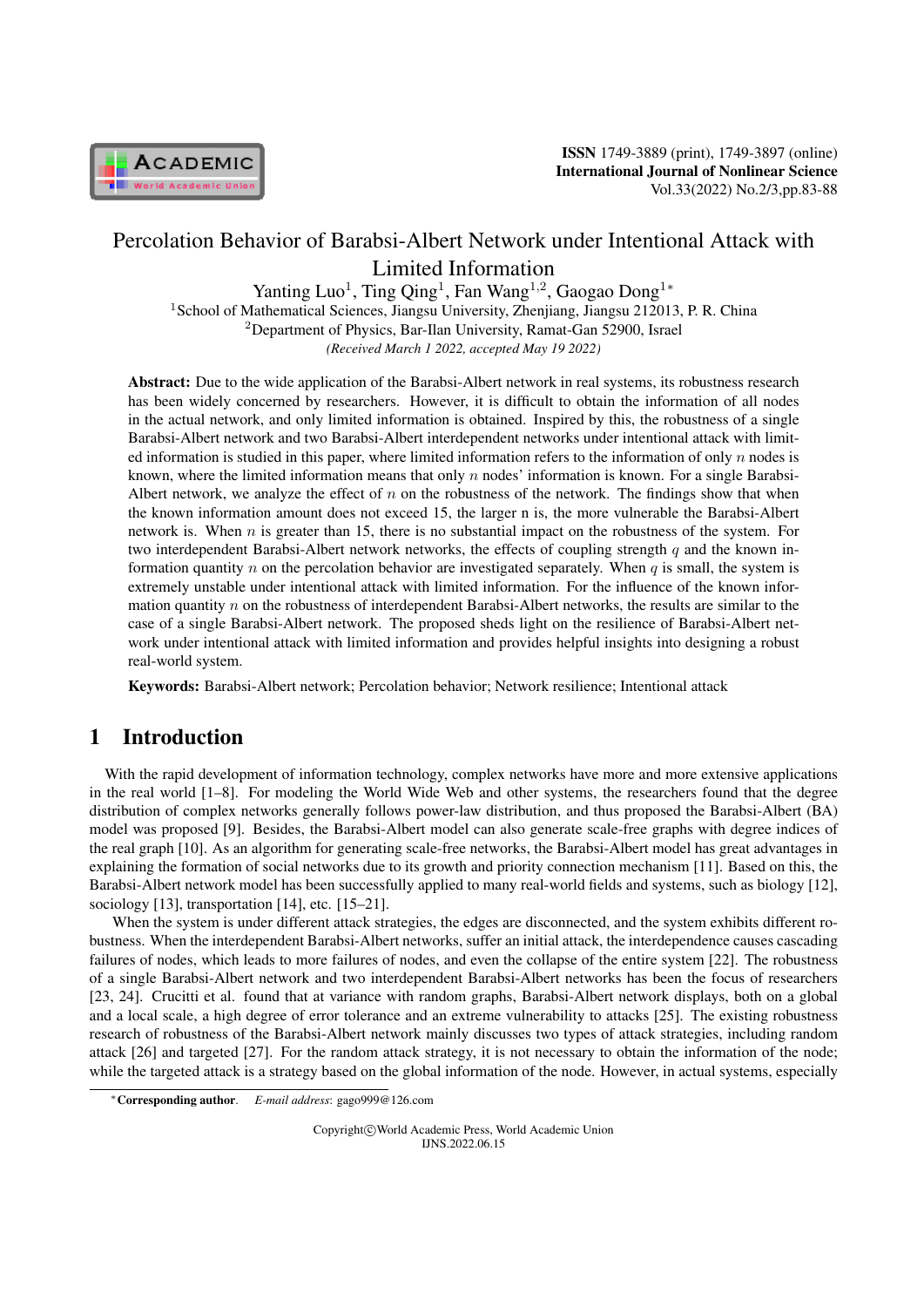large-scale interdependent networks, it is difficult for people to obtain the topology information of all nodes in the network, but only a part of them. Therefore, the researchers proposed an immune strategy that only considered the limited information in the network. It is found that only a small number of nodes in the network can be selected to achieve an epidemic prevention effect similar to the classic targeted immunity [28].

Random and targeted attack strategies do not represent the types of attack strategies experienced by actual systems. Inspired by this, we investigate the structural robustness of a single Barabsi-Albert network and two interdependent Barabsi-Albert networks from numerical simulation. When a single Barabsi-Albert network suffers from intentional attack with limited information, the influence of different information indicators on the robustness of the system is studied. And for the case of two interdependent Barabsi-Albert networks, the effects of different coupling strengths and information indicators on the robustness of the system are studied.

## 2 Model and results

Here, we study the robustness of a single Barabsi-Albert network and two one-to-one interdependent Barabsi-Albert networks under intentional attacks with limited information. When the system is under intentional attack with limited information, here we consider selecting the node with the largest degree from a randomly selected set of *n* nodes. Figure 1 shows a method of intentional attack with limited information. This process will be repeated until the nodes in the scale of 1 *− p* is selected and removed.



Figure 1: Schematic diagram of intentional attack with limited information. This shows the process of selecting and deleting nodes in a single network under the intentional attack of limited information. In this figure, we set  $p = \frac{8}{9}$ ,  $n = 3$ , that is, every time we select a node, we only know the degree information of three nodes randomly. (a) Select a node for the first time. Only knowing the degree of nodes 2, 3, and 6 will select the node with the largest degree. Given this limited information, node 2 was selected. (b) Select the node for the second time. According to the same mechanism, select node 1. (c) Select node 1 and node 2 to attack according to the degree value of nodes and then remove these nodes from the network.

For the two interdependent Barabsi-Albert networks, 1 *− p* fraction of nodes in the sub-network *A* are initially attacked. Because of the interdependence, the failure spread throughout the whole system, and the system cascading failure occurred. The functional nodes in the system satisfy the following conditions: (i) belonging to its giant component of the network itself, (ii) the nodes in each sub-network do not depend on the failing nodes of other sub-networks. The cascade failure process of the interdependent network is shown in Figure 2. After the cascading failure, we study the robustness of the network by calculating the size of the giant component of the sub-networks.

#### 2.1 Single Barabsi-Albert network

We assume that a single Barabsi-Albert network undergoes an intentional attack with limited information. After the initial attack, the functional nodes in the system are nodes belonging to its giant component. We study its robustness by calculating the size of the giant component of the system.

Figure 3(a) gives the simulation results for the single Barabsi-Albert network. As the increase of *n*, the network is more likely to crash. Presumably, nodes with a relatively large degree of values have a great influence on the connectivity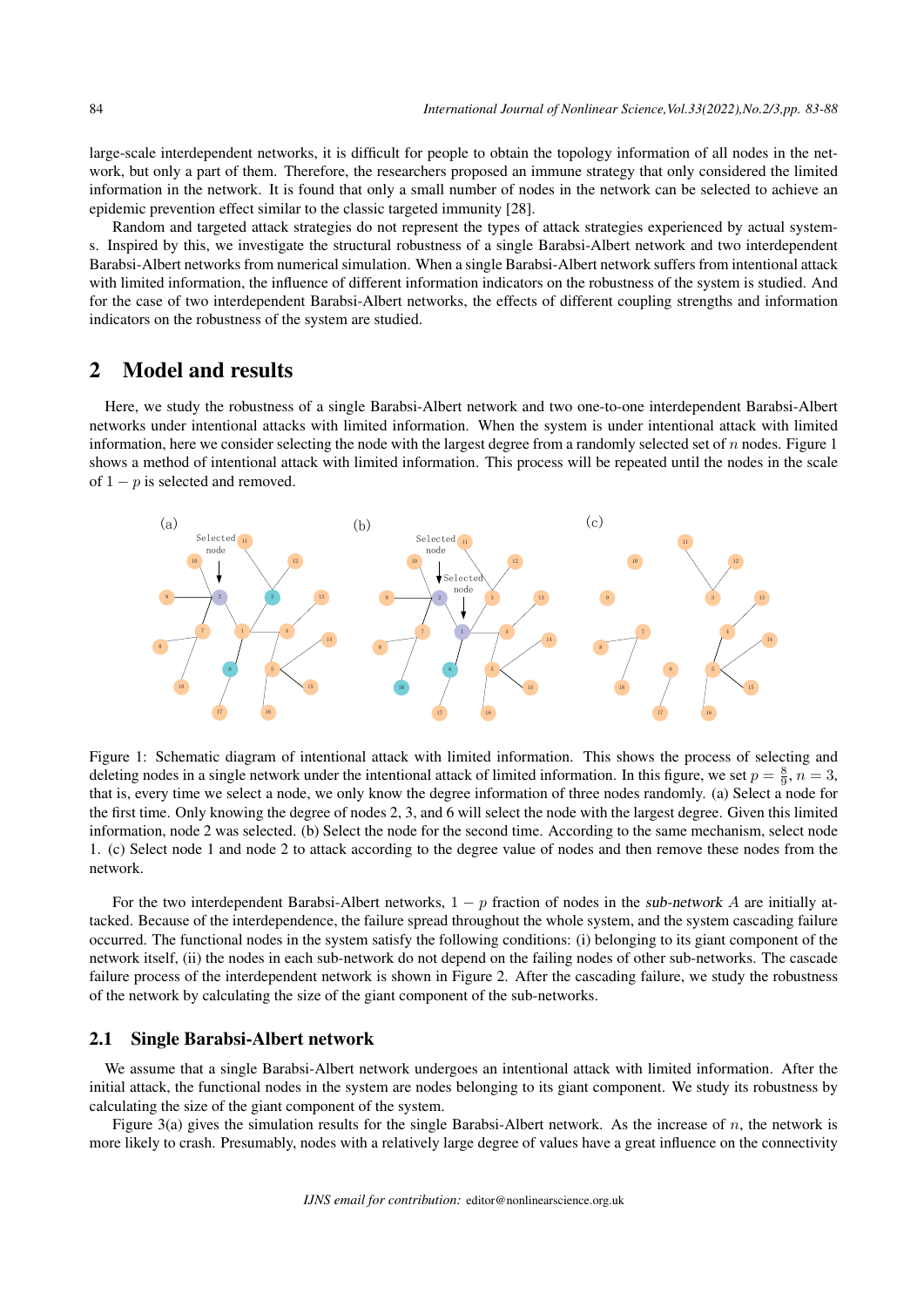

Figure 2: Schematic illustration of the cascade process of the coupled sub-network *A* and sub-network *B* with small sizes  $N_A = N_B = 6$ . The curve and dash lines describe connectivity links within both sub-networks and support links between sub-networks, respectively. The support-dependence relationship between nodes in sub-network *A* and sub-network *B* is random. At the initial stage, nodes  $A_1$  are initially attacked (black arrows) and become nonfunctional, as shown in (a). In the first stage of sub-network *A* only functional nodes *A*2*, A*3*, A*4*, A*5, and *A*6, which belong to the giant component of sub-network *A* and are supported by at least an effective support link, are preserved (b). In the first stage of sub-network *B*, only nodes  $B_3$ ,  $B_4$ ,  $B_5$ , and  $B_6$  subject to the condition of being functional nodes, are kept (c). In (d), the corresponding links attaching fail nodes are removed, then only node *A*<sup>2</sup> fails because of lacking a support link. Furthermore, no more nodes fail in the cascade of failures, and the system reaches a stable state after this step.



Figure 3: A single Barabsi-Albert network under intentional attack with limited information. (a) *P<sup>∞</sup>* as a function of *p* for different *n*. (b) The critical threshold  $p_c$  as a function of *n*. Simulation results are the averaged data over 100 independent realizations with  $N = 10^5$ .

of the network. Figure 3(b) once again emphasizes the importance of the group size of *n*. When the known amount of information does not exceed 15, the more the n is, the more fragile the Barabsi-Albert network is. When *n* is greater than 15, it has no substantial influence on the stability of the system. If we want to weaken the connection of the Barabsi-Albert network, we don't need to know too much information, only the degree of 15 nodes in each group is enough. This means that when *n* is greater than 15, the connectivity of the system can easily be completely interrupted.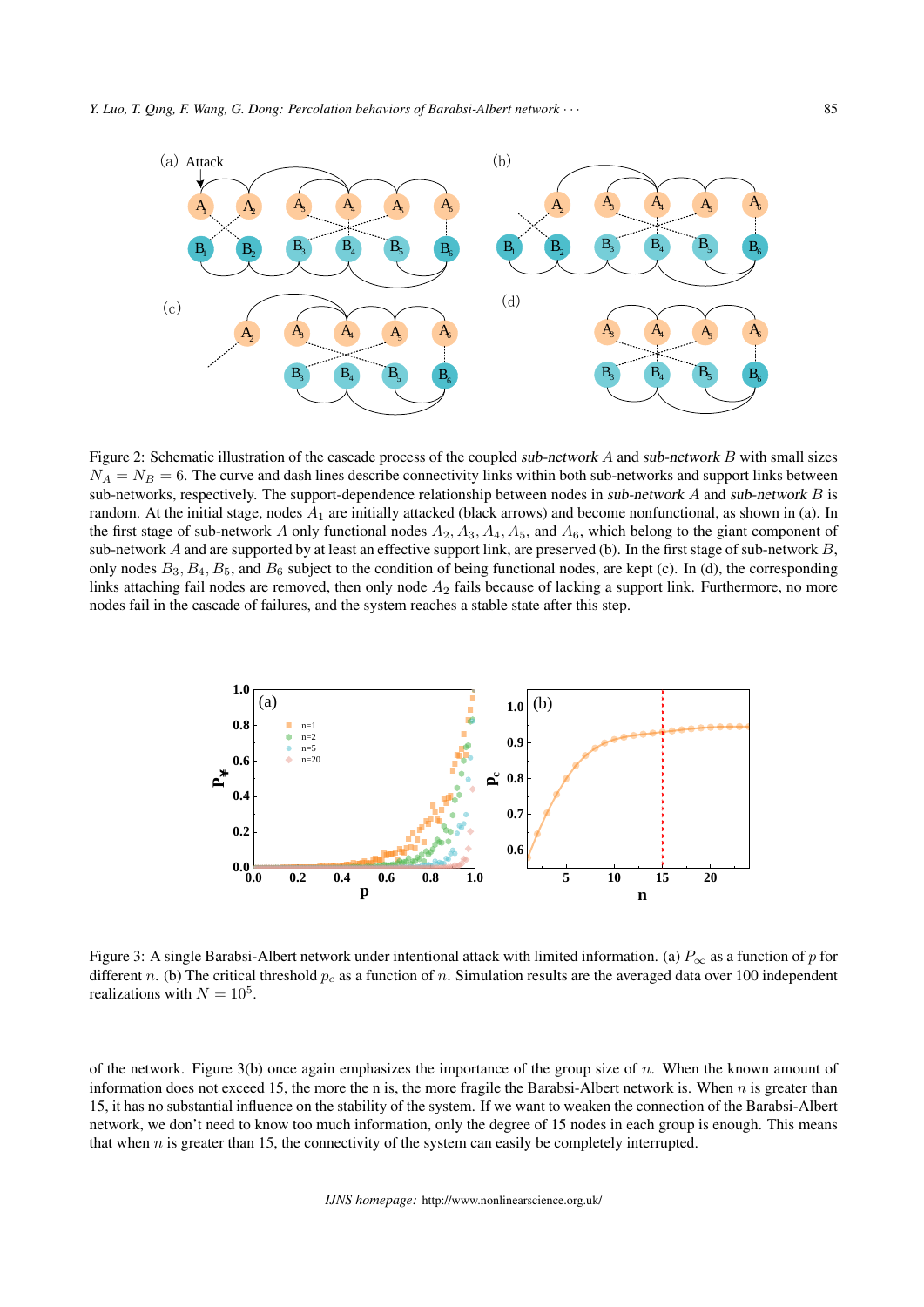#### 2.2 Two interdependent Barabsi-Albert networks

We suppose that Barabsi-Albert sub-network *A* and sub-network *B* are partially interdependent, where  $q_{AB} = q_{BA} = q$ is the proportion of interdependent nodes between sub-network *A* and sub-network *B*.



Figure 4: Two interdependent Barabsi-Albert networks under intentional attack with limited information. *P<sup>∞</sup>* as a function of *p* for different *n* with  $q = 0.1$  (a),  $q = 0.2$  (b). Simulation results are the averaged data over 100 independent realizations with  $N_A = N_B = N = 10^5$ .

The simulation results are shown in Figure 4. Figure4 (a-b) shows the relationship between the giant component *P<sup>∞</sup>* and attacking strength *p* under different coupling strengths *q*. Moreover, with the increase of coupling strength *q*, the system has experienced a second-order phase change to a first-order phase change. In a word, different *q* leads to different phase transition behaviors. To further study its regularity, we study the relationship between *p<sup>c</sup>* and *q*, as shown in Figure 5(a). When  $q \ge 0.2$ , the system will crash, while *n* has little effect on the robustness of the system. The weak coupling strength also makes the system more vulnerable to attack and difficult to protect.



Figure 5: Two interdependent Barabsi-Albert networks under intentional attack with limited information. (a)  $p_c$  as a function of *q* for different *n*. (b)  $p_c$  as a function of *n* for different *q*. Simulation results are the averaged data over 100 independent realizations with  $N_A = N_B = N = 10^5$ .

In addition, Figure 4(a-b) shows that the larger *n*, the faster the system instinctively crashes. To further explore the impact of the attack on the system, Figure 5(b) graphically shows the functional relationship between the critical point  $p_c$ and *n* for sub-network A. The figure shows that when  $q < 0.2$ , different *n* has a significant impact on the robustness of the system, but when  $q \ge 0.2$ , the system almost crashes. At the same time, with the increase of *n*, the influence of *n* on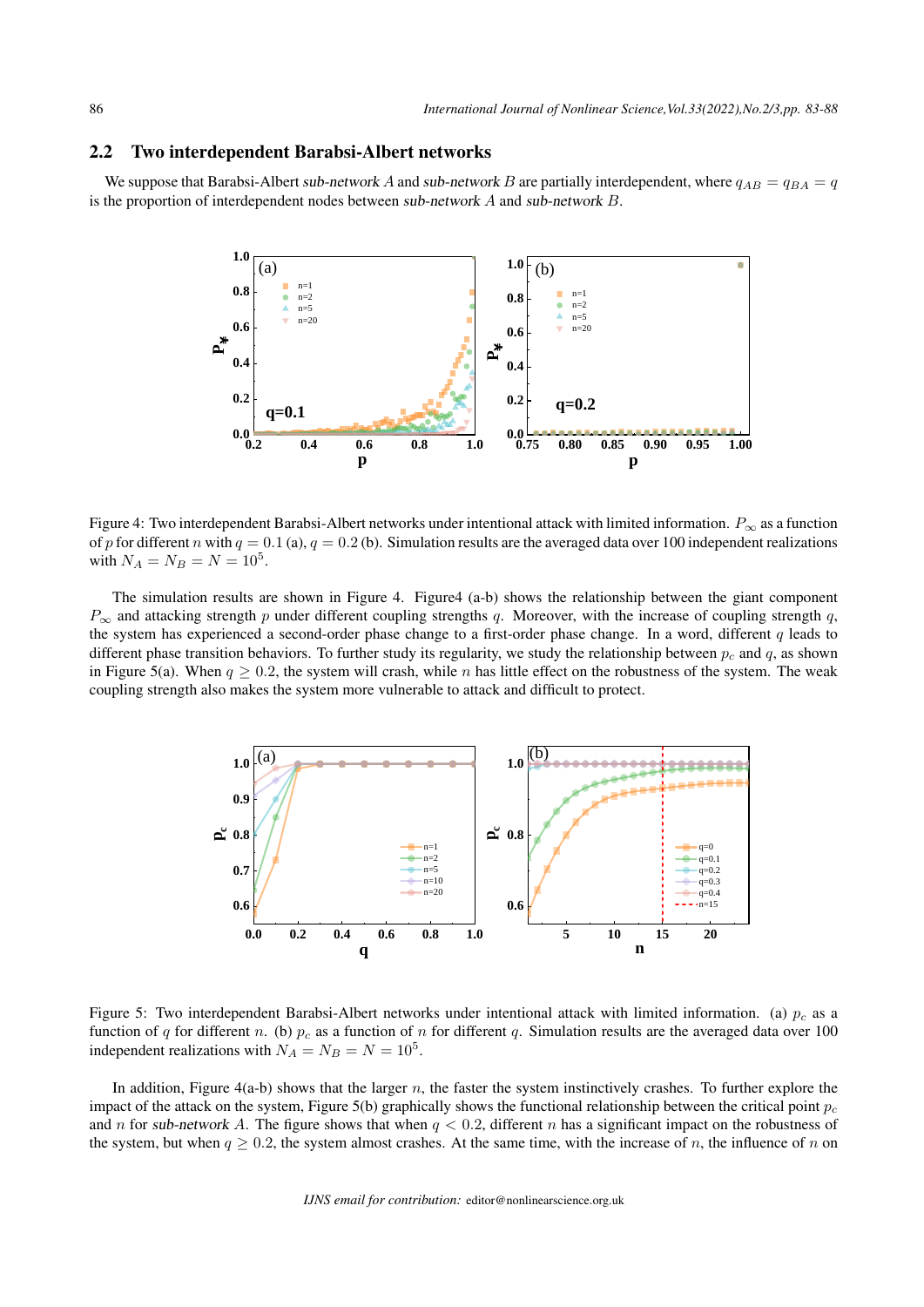the robustness of the system is gradually weakened. In addition, Figure 5(b) indicates that when the group size  $n$  reaches about 15, the robustness of the system is almost unchanged even if more information of nodes can be known. When n is more than 15, the robustness of the system under this attack strategy is very similar to that under the classical directed attack [29].

## 3 Conclusions

In this paper, we investigate the robustness of Barabsi-Albert network under intentional attack with limited information, which is different from the previous attack strategy. It is of great practical significance to study the attack strategies with limited information of nodes. For a single Barabsi-Albert network and two interdependent Barabsi-Albert networks, when they are attacked by intentional attacks with limited information, it is found that the larger  $n$  is, the system is more vulnerable. However when  $n > 15$ , the impact on the robustness of the system is not obvious. However, under the same conditions, two interdependent Barabsi-Albert networks are more fragile than a single BA network. Overall, the results reveal that when *n* reaches a critical value, *p<sup>c</sup>* does not increase with *n*. The findings of this work can help to better understand real-world complex systems, design resilient infrastructure and propose effective risk prevention strategies.

### Acknowledgments

This research is supported by grants from the National Natural Science Foundation of China (Grants 61973143, 71690242, 71974080, and 11731014), the National Key R&D Program of China under Grant 2020YFA0608601, Young backbone teachers of Jiangsu Province and Jiangsu Postgraduate Research and Innovation Plan in 2021 (Grant No. KYCX21 3371).

### **References**

- [1] L. Chen, K. Hattaf and J. Sun. Optimal control of a delayed slbs computer virus model. *Physica A: Statistical Mechanics and its Applications*, 427(2015):244–250.
- [2] X. Gao et al. Detecting method for crude oil price fluctuation mechanism under different periodic time series. *Applied energy*, 192(2017):201–212.
- [3] R. Du et al. Identifying the peak point of systemic risk in international crude oil importing trade. *Energy*, 176(2019):281–291.
- [4] R. Du et al. A complex network perspective on interrelations and evolution features of international oil trade, 2002– 2013. *Applied Energy*, 196(2017):142–151.
- [5] X. Sun et al. Energy implications of china's regional development: new insights from multi-regional input-output analysis. *Applied energy*, 196(2017):118–131.
- [6] M. Jiang et al. Factors driving global carbon emissions: A complex network perspective. *Resources, Conservation and Recycling*, 146(2019):431–440.
- [7] J. Fan et al. Network analysis reveals strongly localized impacts of el nino. ˜ *Proceedings of the National Academy of Sciences*, 114(2017)(29):7543–7548.
- [8] J. Meng et al. Percolation framework to describe el niño conditions. *Chaos: An Interdisciplinary Journal of Nonlinear Science*, 27(2017)(3):035807.
- [9] A.-L. Barabási and R. Albert. Emergence of scaling in random networks. *science*, 286(1999)(5439):509–512.
- [10] H. Park and M.-S. Kim. Lineageba: A fast, exact and scalable graph generation for the barabási-albert model. In 2021 IEEE 37th International Conference on Data Engineering (ICDE), 540–551. IEEE. 2021.
- [11] P. ZHOU et al. Simulation of online learning interaction relation network based on ba model.
- [12] M. Alizadeh, C. Cioffi-Revilla and A. Crooks. Generating and analyzing spatial social networks. *Computational and Mathematical Organization Theory*, 23(2017)(3):362–390.
- [13] T. F. Alves et al. The diffusive epidemic process on barabasi–albert networks. *Journal of Statistical Mechanics: Theory and Experiment*, 2021(2021)(4):043203.
- [14] D. P. Chassin and C. Posse. Evaluating north american electric grid reliability using the barabási-albert network model. *Physica A: Statistical Mechanics and its Applications*, 355(2005)(2-4):667–677.

*IJNS homepage:* http://www.nonlinearscience.org.uk/